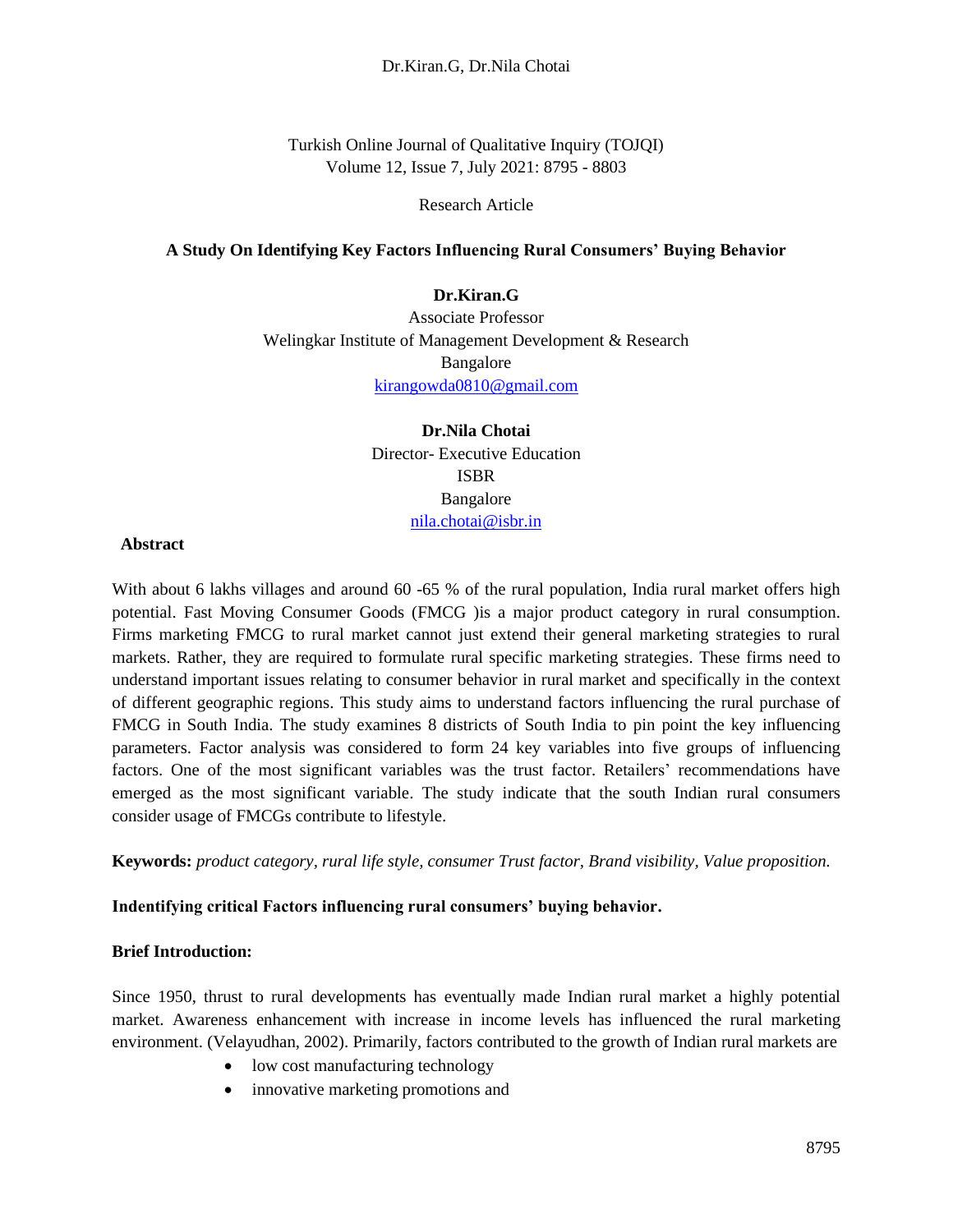- media penetration
- creative product packaging

Fast Moving Consumer Goods (FMCG) market has appeared as one of the most attractive rural markets in India (Kashyap, Pradeep & Raut, Siddharth, 2007). Effective FMCG marketing strategy in a rural context includes

- innovative product size and packaging
- number of product categories,
- customer friendly product variants
- deep distribution network

one of the popular myth about the rural markets is that it offers potential only for agri-inputs (Khosla, Ashok, 2000). The rural FMCG market in country has grown 15% in 2011 (Nielsen Report, 2012). The Indian rural consumer market grew 25% in 2008 and would reach US\$ 425 billion in2010-11 with 720- 790 million customers (Quarterly Report, CII-Technopak, 2009). According to FICCI Technopak Report 2009, FMCG industry is projected to grow by 12% and reach a size of US \$ 43 billion by 2013 and US \$ 74 billion by 2018.

# **Rural Market and Rural Marketing**

Different experts have expressed different views about the term, 'rural'. Collins Dictionary (2001) describes the word 'rural' as 'place far away from towns and cities'. A rural market broadly comprises of consumer markets, institutional markets and services . According to Velayudhan (2002), rural marketing includes all those activities of assessing, stimulating and converting the rural purchasing power into an effective demand for specific products and with the aim of raising the standard of living. It is a two way marketing process of flow of goods and services from rural to urban areas and vice-versa (George & Mueller, 1955). Rural marketing is any marketing activity in which one dominant participant is from rural area (Kotler, et al., 2009).

|                    | <b>Rural Seller</b>        | <b>Urban Seller</b>            |  |
|--------------------|----------------------------|--------------------------------|--|
| <b>Rural Buyer</b> | I: RS-RB                   | $II: US-RB$                    |  |
|                    | Intra-Rural (All products) | Consumer goods, services, agro |  |
|                    | II: US-RB                  | inputs, farm                   |  |
|                    |                            | implements & machinery         |  |
| <b>Urban Buyer</b> | III: RS-UB                 | $IV: US-UB$                    |  |
|                    | Farm & Non-farm products   | Intra-Urban (All products)     |  |

( Source: Vaswani et al. , 2005 )

# **Figure 1.1:** Rural Buyer-Seller (Producer) Matrix

Vaswani et al. (2005) gave the Rural buyer-Seller (Producer) Matrix that presents the scope of rural marketing (Figure 1.1). On Shelf-I are the goods which are made by rural people in rural areas and consumed by rural inhabitants. Examples include pottery, woolen, cotton and silk fabric weaved by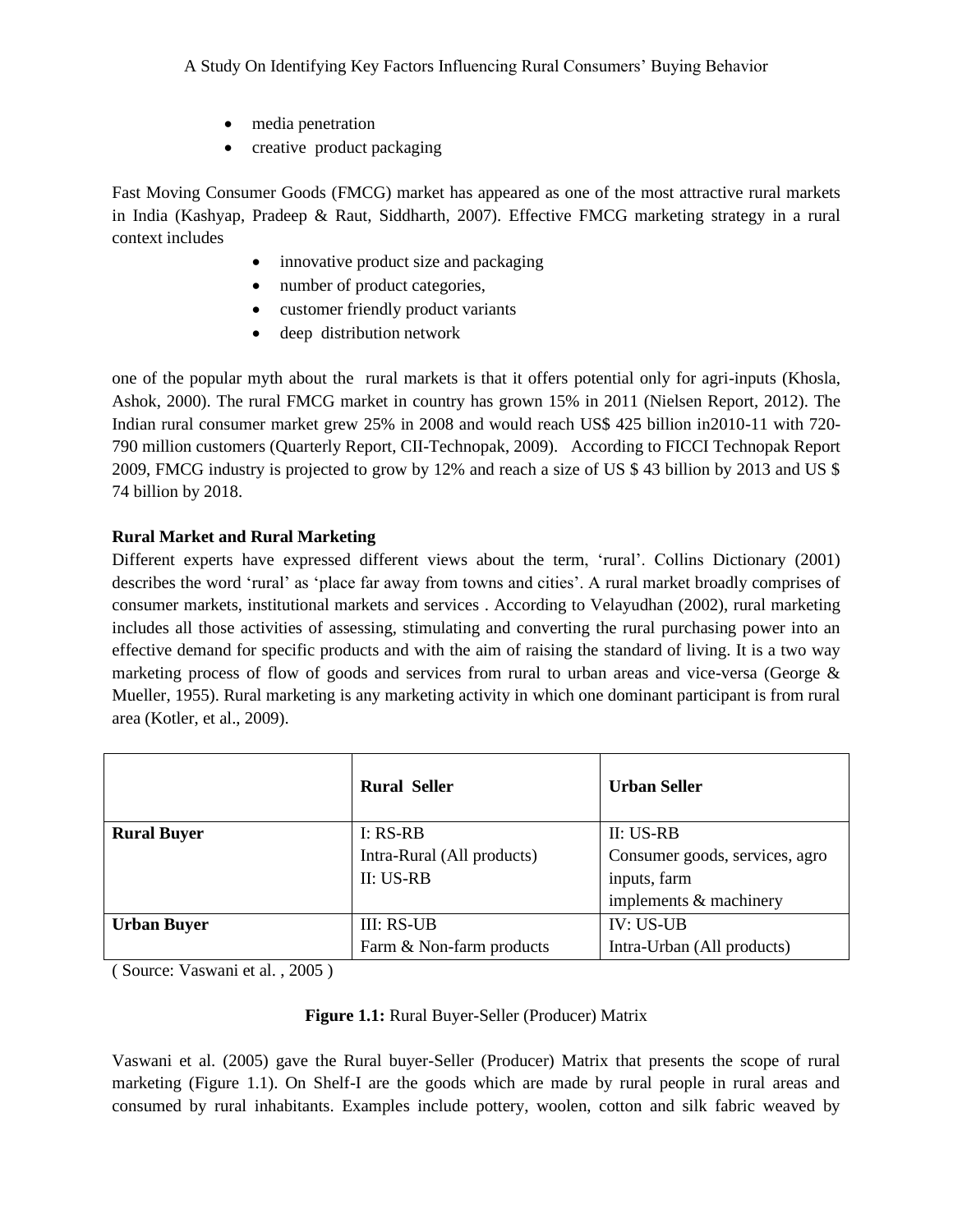handlooms, vegetables and fruits, etc. Shelf-II comprises of goods made and sold by urban people to rural areas like, automobiles, bicycles, farm equipment, fertilizers, etc. Shelf-III comprises of goods made in rural areas and consumed in urban areas like, vegetables, agro-based products, products of cottage industries, etc. Shelf-IV does not fall under the scope of rural marketing.





Figure 1.2 depicts popular Rural Marketing mix comprising of 4 A's namely,

- Acceptability,
- Affordability,
- Accessibility and
- **Awareness**

## **Review of Literature**

With market liberalization policies after 1990's, marketing scenario in India changed totally(Gopala Swamy, 1997). Primarily, the Indian rural markets are 'untaped' in nature and now they are opening for most of the packaged goods (Habeeb-Ur-Rahman, 2007) and for other many of the product categories (Bijapurkar, Rama 2000). It necessary for Rural marketers to differentiate themselves on quality and value for money (Anand & Krishna, 2008). For this, they have to understand the factors influencing the rural buying of FMCG (Krishnamoorthy, 2008). Various factors influence the buyers' decisions making (Blackwell and Talarzy, 1977). Many literature indicated that

- Packaging (Pandey, 2005; Venkatesh, 2004),
- Brand name (Narang, 2001;
- Bishnoi & Bharti, 2007;
- Sahoo & Panda, 1995),
- Quality (Rashmi & Venu Gopal, 2000; Kumar & Madhavi, 2006),
- Price (Sarangapani & Mamatha, 2008) and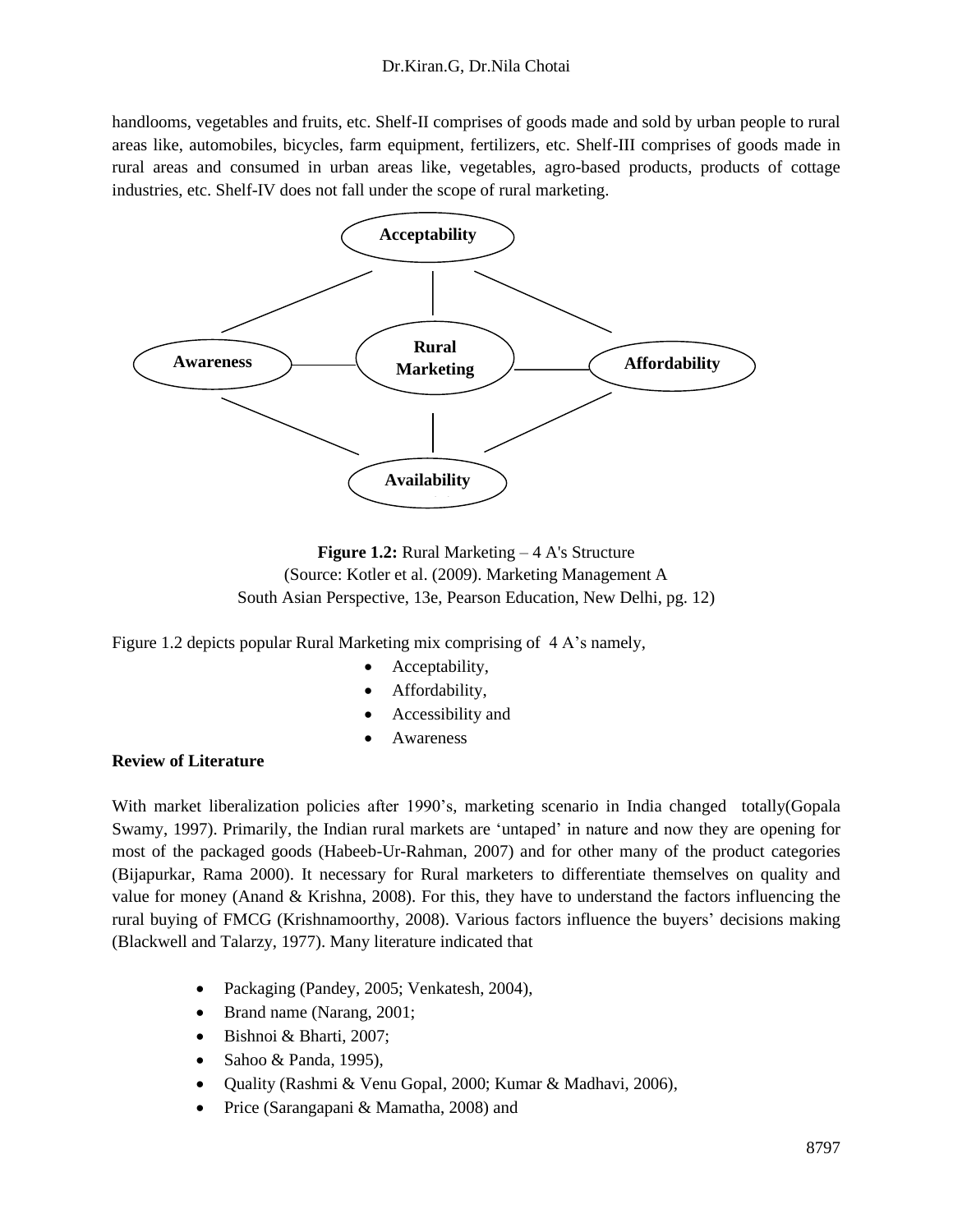• Promotions (Bhatt & Jaiswal, 1986) influence the rural purchase.

Opinion leaders have a great influence on the rural consumption behavior (Sayulu & Ramana Reddy, 1996). Study shows that the retailers are key influencers of rural purchase of FMCG (Ying Zhao, 1994).

## **Research Gap**

Though the available literature on influencing factors looks adequate, there is still needs for further research in different geographic rural markets (Jha, Mithileswar, 2003; Bijoor, Harish 2004). Rural consumer behavior differs for different product categories and geographic markets (Sinha, 2008). As per Rajan, R.V., a lot of study still required to understand rural buyers. Though studies are conducted on various aspects like, challenges in rural markets (Khatri, 2002), advertising issues in rural marketing (Balakrishnan, 2007), importance of creativity in message generation and message execution while communicating with rural markets (Bansal  $\&$  Easwaran, 2004) and general issues relating to rural markets (Bijapurkar, Rama, 2000),there is still a remarkable scope for examining more issues related to buyer behavior in the context of rural markets. The literature review reveals that very little research is done on rural consumer behavior with respect to factors influencing the purchase and consumption of FMCG, specifically for the South Indian rural consumers. Hence, this researches study on FMCG buying behavior of rural consumers in India.

# **Primary Objective of the Study**

Primary focus of the study is to find out the critical factors that influence buying behavior for FMCG by rural population of South India.

## **Research Methodology**

## **1. Primary data :**

It is gathered through administering a structured questionnaire using 5 point scale to apply suitable statistical technique.

| Shop Keeper's Recommendation<br>1<br>Friend's Recommendation<br>2<br>3<br>Low price<br>4<br>Affordability<br>5<br><b>LONG</b> lasting<br>More features offering more benefits<br>6<br>7<br>Need based<br>8<br><b>Brand awareness</b><br>9<br>Relationship marketing<br>Promotions<br>10<br>11<br>Dignity |    |              |
|----------------------------------------------------------------------------------------------------------------------------------------------------------------------------------------------------------------------------------------------------------------------------------------------------------|----|--------------|
|                                                                                                                                                                                                                                                                                                          |    |              |
|                                                                                                                                                                                                                                                                                                          |    |              |
|                                                                                                                                                                                                                                                                                                          |    |              |
|                                                                                                                                                                                                                                                                                                          |    |              |
|                                                                                                                                                                                                                                                                                                          |    |              |
|                                                                                                                                                                                                                                                                                                          |    |              |
|                                                                                                                                                                                                                                                                                                          |    |              |
|                                                                                                                                                                                                                                                                                                          |    |              |
|                                                                                                                                                                                                                                                                                                          |    |              |
|                                                                                                                                                                                                                                                                                                          |    |              |
|                                                                                                                                                                                                                                                                                                          |    |              |
|                                                                                                                                                                                                                                                                                                          | 12 | Availability |

| 13 | Packaging                      |
|----|--------------------------------|
| 14 | Product education &            |
|    | demonstration                  |
| 15 | Brand endorsements             |
| 16 | Quality                        |
| 17 | Govt. Promotions               |
| 18 | Lifestyle                      |
| 19 | <b>Brand loyalty</b>           |
| 20 | Size                           |
| 21 | Shelf display                  |
| 22 | Intended benefits              |
| 23 | Free offers / sales promotions |
| 24 | Brand equity                   |

**Table 1 :** factors with influencing variables & respective factor loadings

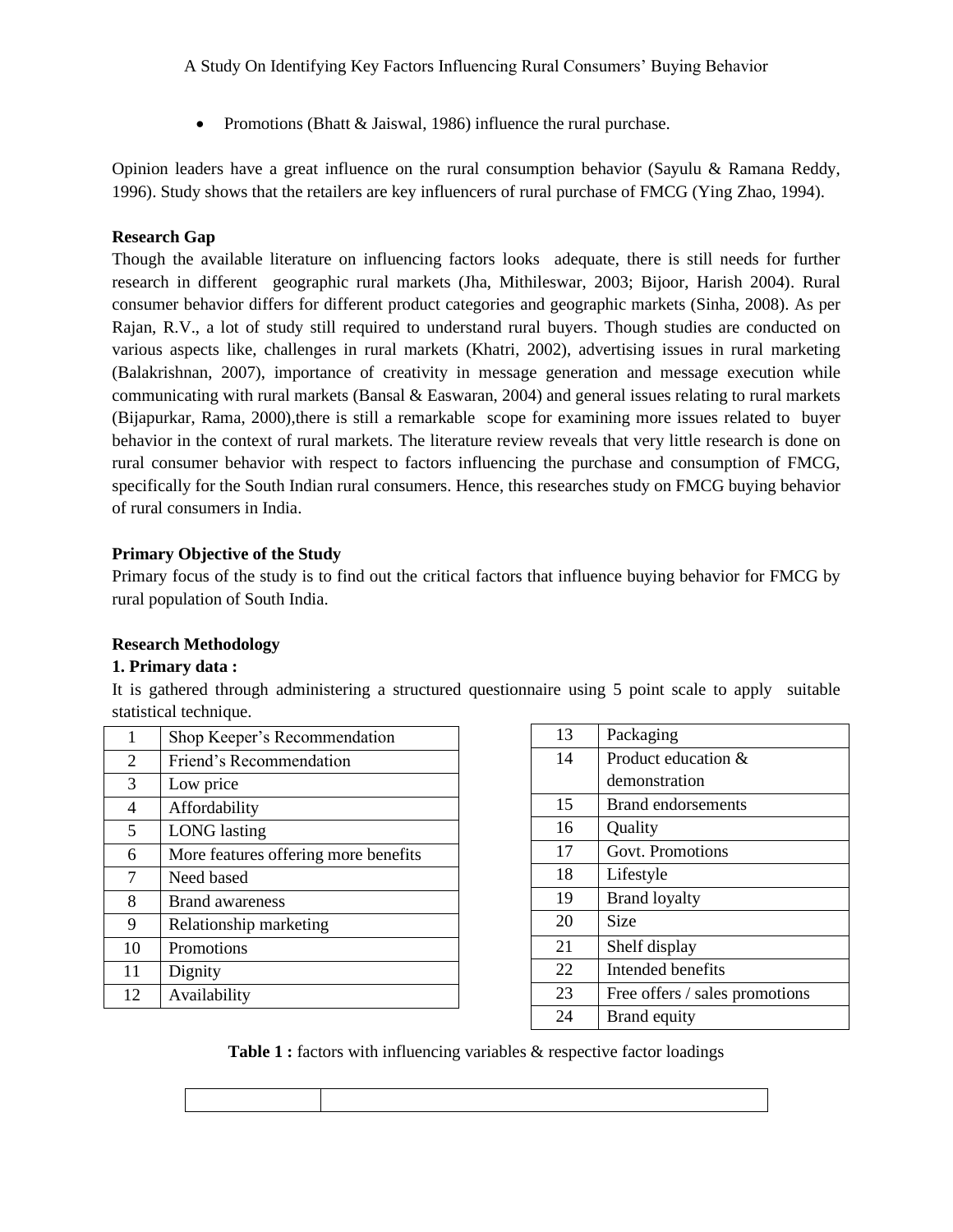| <b>Factor</b>                     | <b>Variables</b>                    | <b>Factor Loadings</b> |
|-----------------------------------|-------------------------------------|------------------------|
|                                   |                                     |                        |
| <b>PROMOTION</b><br><b>FACTOR</b> | Promotions                          | 0.951                  |
|                                   | Relationship marketing              | 0.912                  |
|                                   | Product education                   | 0.903                  |
|                                   | Free offers/sales promotions        | 0.896                  |
|                                   | <b>Brand endorsement</b>            | 0.871                  |
|                                   | Shelf display                       | 0.810                  |
|                                   | <b>Brand awareness</b><br>$\bullet$ | 0.847                  |
|                                   | Packaging                           | 0.847                  |
| <b>LIFESTYLE</b>                  | Dignity                             | 0.816                  |
| <b>FACTOR</b>                     | <b>Brand</b> visibility             | 0.799                  |
|                                   | Lifestyle                           | 0.750                  |
|                                   | Friend's recommendation             | 0.883                  |
| <b>TRUST</b>                      | <b>Brand loyalty</b>                | 0.791                  |
|                                   | Government promotions               | 0.790                  |
| <b>FACTOR</b>                     | Shop keeper's recommendation        | 0.784                  |
|                                   | Availability                        | 0.746                  |
|                                   | Intended benefits                   | 0.880                  |
| <b>VALUE</b>                      | Affordability                       | 0.862                  |
| <b>FACTOR</b>                     | Need based                          | 0.827                  |
|                                   | Low price                           | 0.760                  |
|                                   |                                     |                        |
| <b>PRODUCT</b><br><b>FACTOR</b>   | More features                       | 0.780                  |
|                                   | <b>Size</b>                         | 0.726                  |
|                                   | Quality                             | 0.713                  |
|                                   | long lasting                        | 0.624                  |
|                                   |                                     |                        |

Sample unit for the current research consisted of rural population living in villages who are both buyers and consumers of FMCG.

**Statistical Tools for data analysis:** Factor Analysis was conducted to identify the factors that influence the FMCG purchase decision of rural consumers.

# **2. Secondary data:**

Secondary data was gathered various sources like

• Websites of the FMCG firms,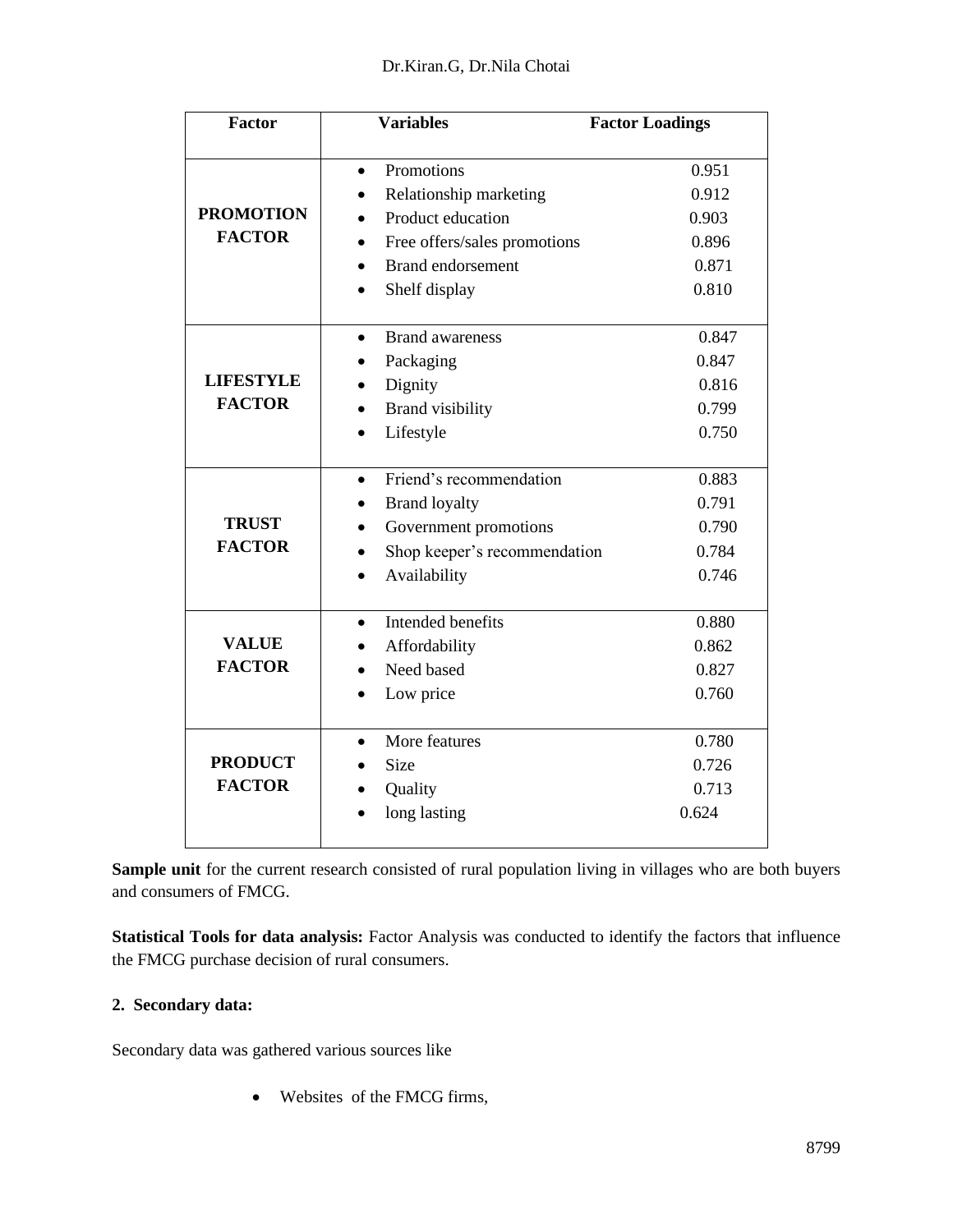- Technical books and relevant articles on rural marketing,
- Few reports of consultancy companies published.

## **Data Analysis :**

Main objective of the research was to find out the factors influencing the buying decisions of rural buyers w.er.to FMCG. Twenty four variables were identified that influence rural buyers' purchase decisions. of FMCG. Accordingly 5 factors were identified as given in the Table 1.

## **Factorwise Analysis and Interpretation of the Factors and Variables**

## **Factor # 1# Promotion Factor**

- *Promotions and advertisements* emerged as one of the key influencing variables in the Promotion Factor.
- Therefore, it is suggested that highest preference has to be given to promotional activities (Shapiro et al., 1987).
- **Relationship** marketing by companies does influence the purchase decisions by the rural consumers. Companies take up relationship activities as a part of their PR (Public Relations) programs. It can be interpreted that the relationship activities serve as promotional strategies in rural marketing.
- Rural marketers' attempts to *educate* customers regarding various aspects of the product/brand do influence the rural purchase decisions.
- *Sales promotions* can play an important role as the rural customers can get attracted by various sales promotion techniques like, free offers.
- *Brand endorsement***s** also emerges as critical variable. Rural marketers can use celebrity endorsements as a part of their product promotions.
- *Shelf display* contributes to a great extent in promotion of FMCG. It is also one of the key variables contributing to the Promotion Factor.
- Visibility in the retail outlet is also a very important aspect .

# **Factor# 2 # Lifestyle Factor**

- The study reveals that the rural buyers relate their purchase and consumption of FMCG to their improved lifestyles.
- *Brand awareness* is the key factor. The buyers' awareness for a given brand is very important from the rural marketing point of view.
- **Packaging** too influences rural customers' buying decisions. In this study *packaging* emerges as one of the vital variables that influences lifestyle of the rural consumers.
- It is also found that the rural buyers buy FMCG to make them feel *dignified* while buying/possessing/ using them. This feeling dignified adds to their lifestyle. Lifestyle Factor covers *Brand visibility*.

## **Factor #3 # Trust Factor**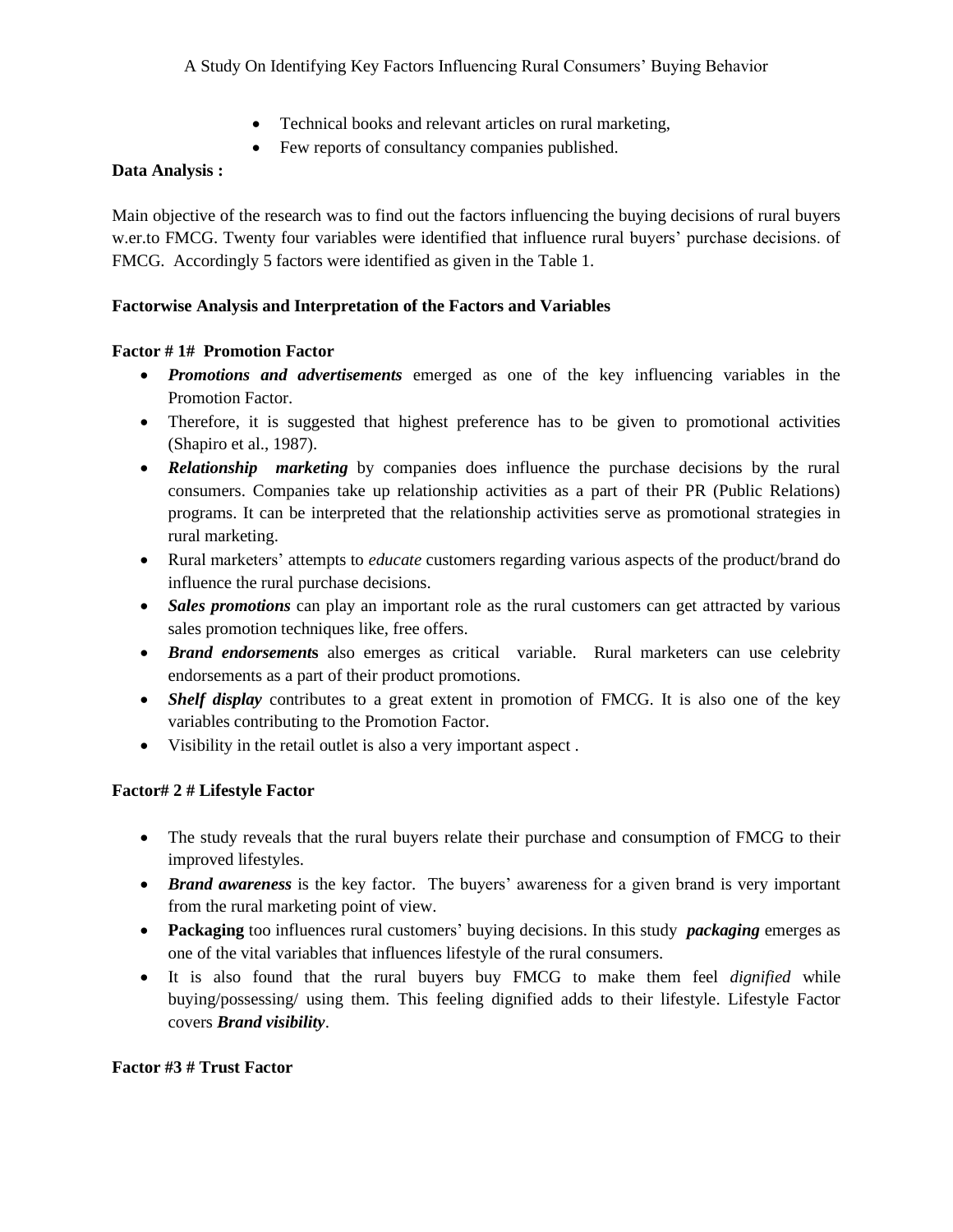- *Trust Factor* **point of view,** *Opinion Leaders,* like friend's recommendations emerged as a critical variable. Rural buyers honor and accept recommendations of their family members, friends and relatives about the purchase and usage FMCG.
- *Brand loyalty* is glaringly noticed in rural markets.
- *Government* plays one of the most trusted sources for rural target segment. They trust and buy goods promoted by Government.
- It has been found that firms that incorporate their products/brands in announced *government policies* are more likely to influence the rural buying decisions.
- The *relationships* among vendors / shop keepers and their identified customers are relatively stronger in rural areas.
- In the case of rural marketing, *availability* is a primary parameter for success. Availability is covered under Trust Factor.

# **Factor # 4 # Value Factor**

• It is observed that the rural buyers look for the value in their procurements of FMCG. Value products are those FMCG which are *affordable, low priced* and satisfy *intended benefits* of the buyers. The rural consumers buy FMCG based on their *needs.*

# **Factor # 5 # Product Factor**

When it comes to product factor, influencing the rural purchase is influenced by four important variables,

- more features.
- size of the FMCG.
- better quality and
- long lasting FMCG.

 **Table 2 :** Reliability of factors influencing rural purchase of FMCG

| <b>Reliability</b>      | Cronbach's<br>Alpha |       | No. of<br>variables |    |
|-------------------------|---------------------|-------|---------------------|----|
| Overall reliability     |                     | 0.821 |                     | 24 |
| Reliability of factor 1 |                     | 0.953 | 6                   |    |
| Reliability of factor 2 |                     | 0.886 | 5                   |    |
| Reliability of factor 3 |                     | 0.859 | 5                   |    |
| Reliability of factor 4 |                     | 0.860 | 4                   |    |
| Reliability of factor 5 |                     | 0.711 |                     |    |
|                         |                     |       |                     |    |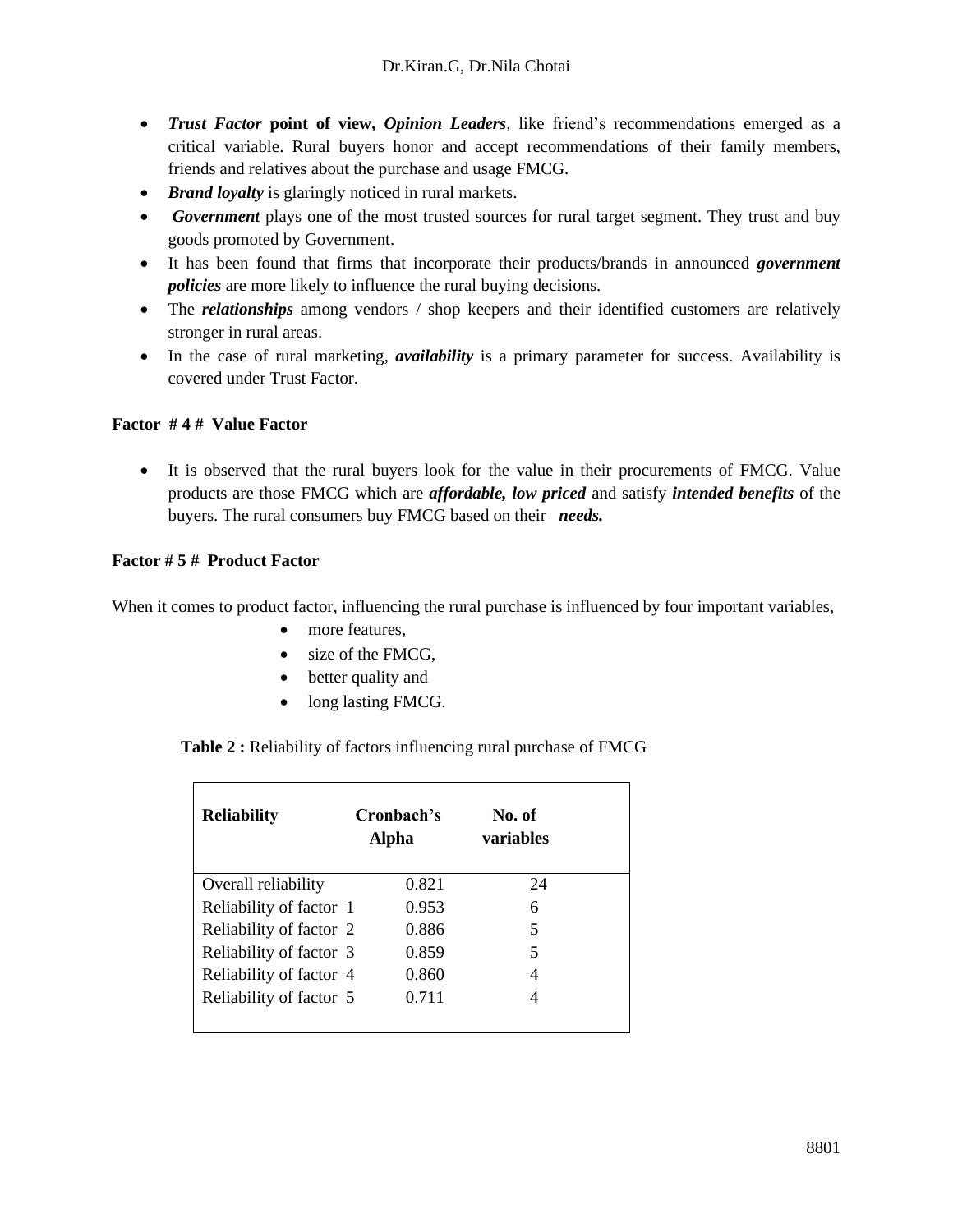*Reliability analysis* measures the internal consistency and reliability of the data collection instrument. For each of the factors the Cronbach's Alpha is higher than 0.7 which indicates the significance of the model. Details are given presented in above mention Table 2.

### **Conclusions and Recommendations**

Rural buyers believe and trust retailers of their rural location. The rural retailers know that their customers listen to them. The firms are suggested to educate rural sellers about the marketing principles for their performance. Since price influences rural buying of FMCG, it is suggested that the firm should formulate and pursue the low-price strategy. To adopt low price strategy, firms are required to go for low-cost manufacturing and various marketing activities that include promotion and distribution. For rural buyers, value for money results when the purchased FMCG meets the intended benefits. Hence Firms are also advised to promote goods on price plank. The study speaks clearly that the rural buyers look for quality goods in addition to low price. ) Sound product performance, reliability, brand image and other factors also play a very important role in buyers' behavior. Hence it is suggested, that instead of mere low pricing strategy, firms should rationalize their total market activities.

**Innovative promotional strategies** are the need of the hour in case of Rural marketing. Hence firms are advised to design their marketing messages that are easy to understand and are compatible with their educational back ground. Rural buyers associate long lasting feature with larger size and/or hardness of the product. Hence, it is recommended that all promotion activities for FMCG should revolve around this aspect. In the context of rural buying decisions, quality and consumption of FMCG are also important. And therefore firms should not compromise on the quality. Best option to firms is offer affordable prices with optimal quality.

Generally rural buyers are attractive towards good looking package. It encourages positive impression their minds which influence their purchase behavior. They remember product by its packaging. Hence, it is suggested that firms should pay more attention towards designing low cost attractive packaging.

It is also suggested that firms formulate their marketing strategies in line with rural development programs of the government. Firms also should communicate related government policy in their promotional strategy. The rural buyers strongly believe in messages coming from Government.

Celebrity endorsements work wonder in rural marketing, and hence it is suggested that the firms adopt low-cost advertisement strategies. The use of animated celebrity characters is one of the alternatives.

Few more recommendations include

- maintaining quality,
- develop and implement sales promotion campaigns,
- adopt strategies like prominent shelf display, CRM techniques etc.

## **Scope for Future Research**